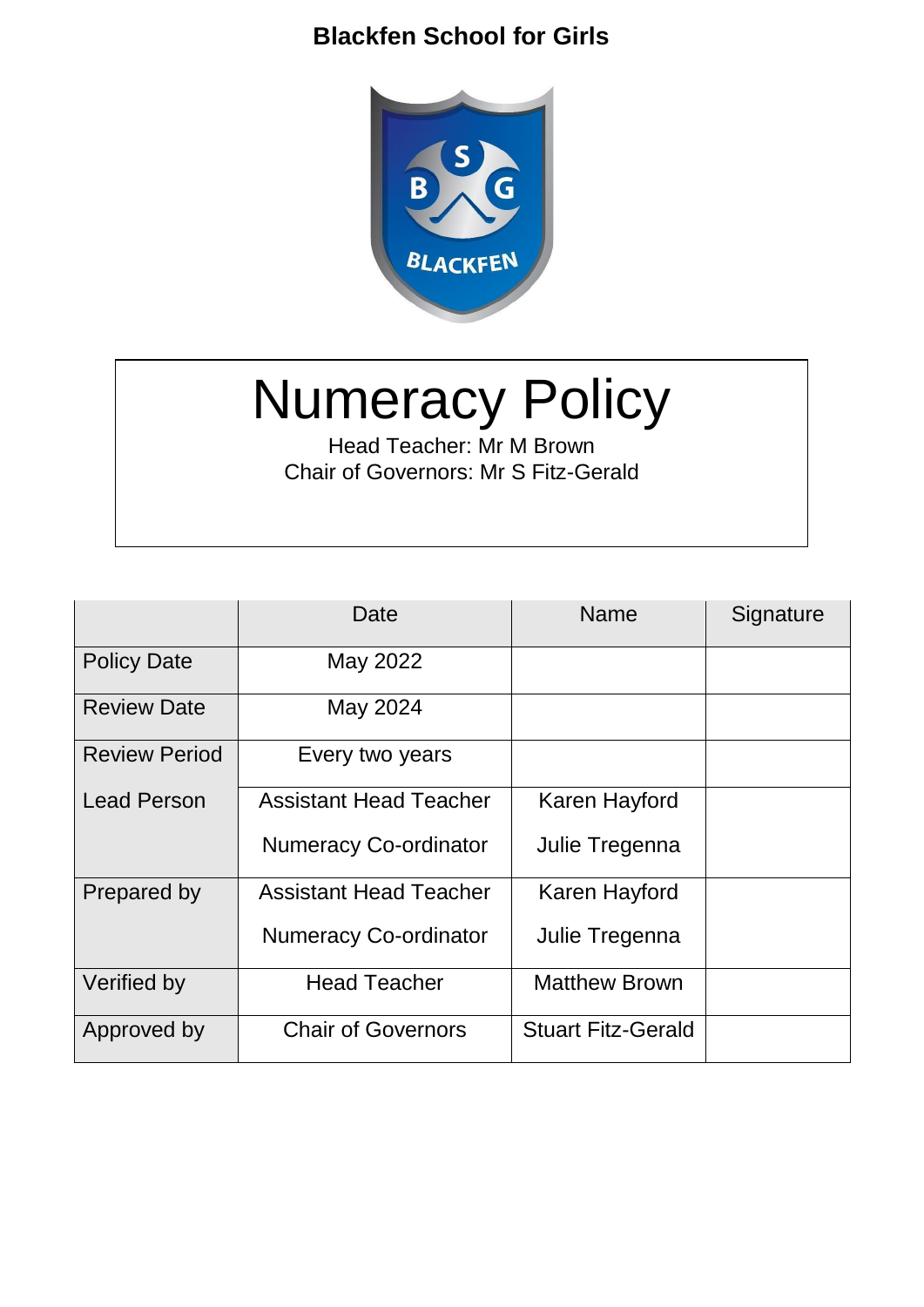#### **Statutory Statement**

Teachers should use every relevant subject to develop students' mathematical fluency. Confidence in numeracy and other mathematical skills is a precondition of success across the national curriculum. Teachers should develop students' numeracy and mathematical reasoning in all subjects so that they understand and appreciate the importance of mathematics. Students should be taught to apply arithmetic fluently to problems, understand and use measures, make estimates and sense check their work. Students should apply their geometric and algebraic understanding, and relate their understanding of probability to the notions of risk and uncertainty. They should also understand the cycle of collecting, presenting and analysing data. They should be taught to apply their mathematics to both routine and non-routine problems, including breaking down more complex problems into a series of simpler steps.

(National curriculum in England: framework for key stages 1 to 4 document- December 2014)

#### **Rationale**

Numeracy supports the process of Teaching & Learning across the Curriculum and is integral to all areas to:

- raise the standards of numeracy of all students
- develop the ability of all students to use numeracy skills effectively in all areas of the curriculum
- develop the numeracy skills necessary to cope confidently with the demands of further education, employment and adult life.

#### **Outcomes**

- to develop, maintain and improve standards in numeracy across the school;
- to ensure consistency of practice including methods, vocabulary, notation, etc.;
- to provide materials to support numeracy in other subjects
- to identify students with the necessary skills to support other students in lessons
- to indicate areas for collaboration between subjects;
- to assist the transfer of students' knowledge, skills and understanding between subjects.

#### **Procedures**

• **Consistency of Practice** 

Faculty audits are carried out in order that all staff work together and take ownership of agreed strategies.

See *Appendix 1* which looks at the practice of mathematics Staff and the practice of all other staff.

- **Areas of Collaboration:**  See *Appendix 2* which looks at areas for collaboration.
- **Whole school approach on the use of calculators**  See *Appendix 3* which looks at the decisions staff should take in using calculators.
- **Vocabulary**

See *Appendix 4* which looks at the common approach to take.

• **Transfer of Skills:**  See *Appendix 5* which looks at style of delivery.

#### **Key roles**

*AHT:* to liaise with Numeracy Coordinator to ensure smooth running of Numeracy initiatives *Numeracy Coordinator*: to analyse and interpret data on students' performance against school expectations and other comparative data to establish if there is a raising of standards in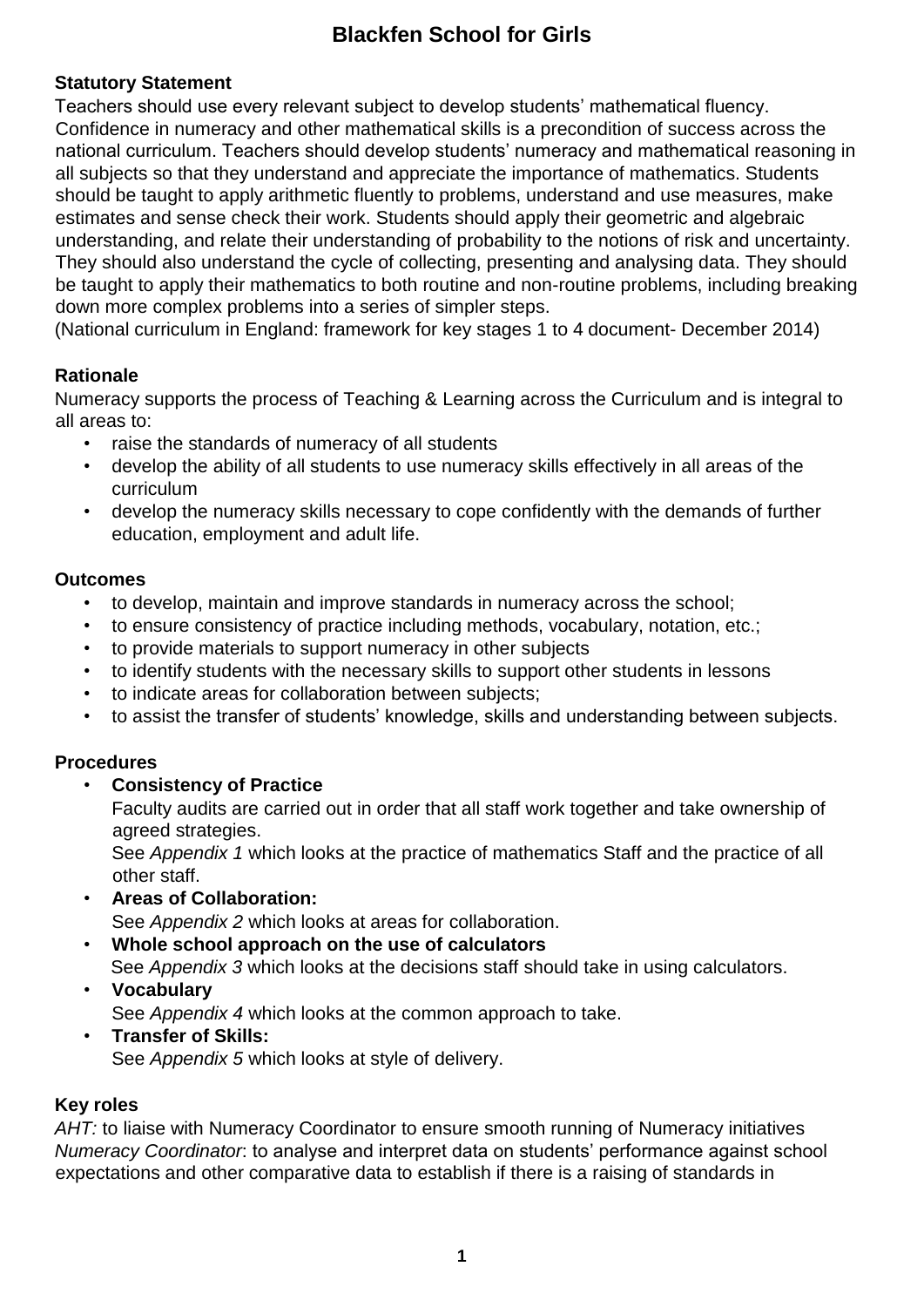Numeracy. Monitor of students' work by regular book/file scrutiny to ensure quality, consistency and to identify areas for improvement. Evaluate the extent of the success of the initiatives put into place to support students in non-mathematics lessons.

#### **Other Related Documents:**

National curriculum in England: complete framework for key stages 1 to 4 - for teaching from September 2016- December 2014.

Mathematics: Made to Measure – Ofsted report 22 May 2012.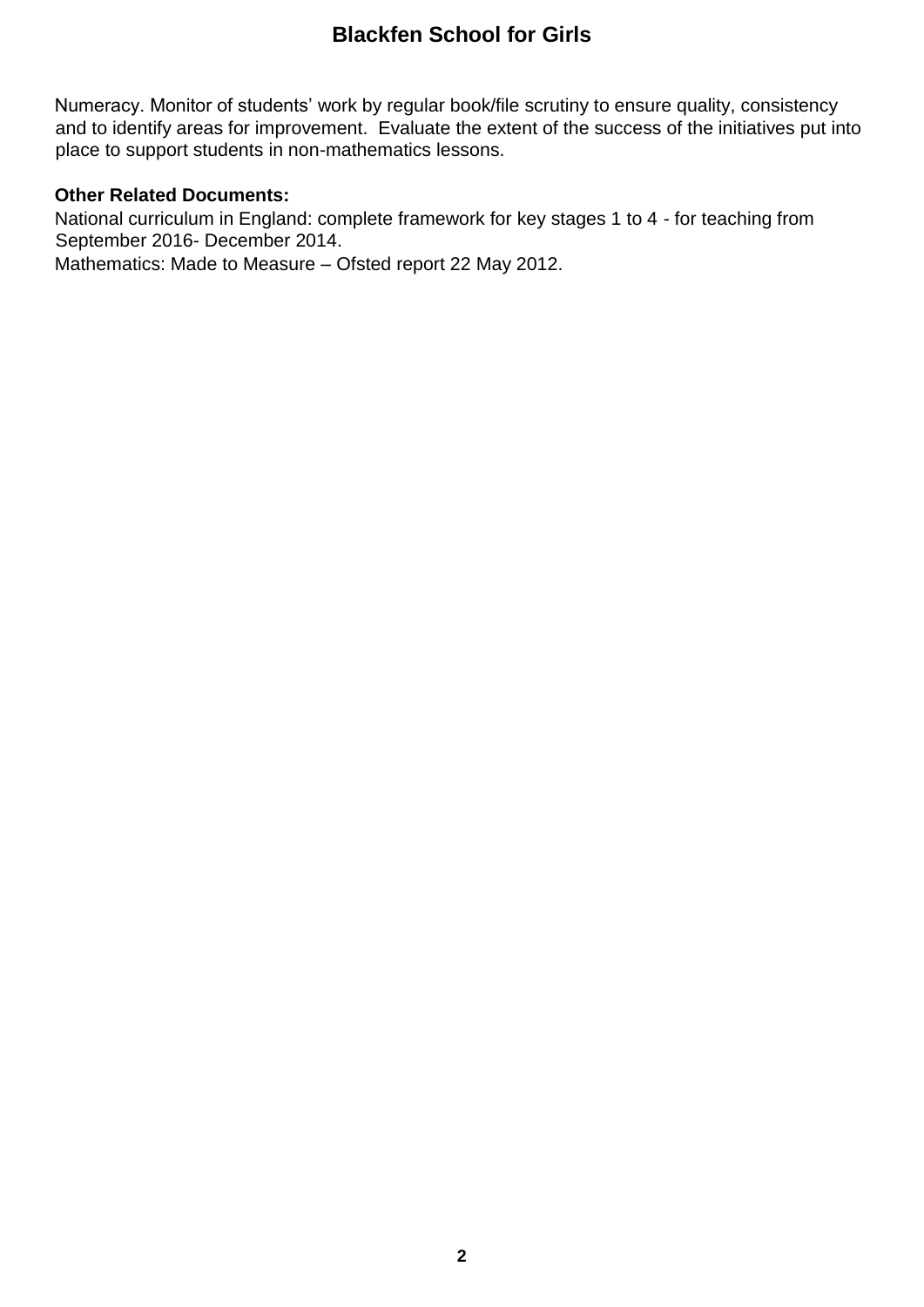## **Appendix 1:**

#### **Teachers of mathematics should:**

- be aware of the mathematical techniques used in other subjects and provide assistance and advice to other faculty areas, so that a correct and consistent approach is used.
- provide information to other staff on appropriate expectations of students and difficulties likely to be experienced in various age and ability groups.
- seek opportunities to use topics and examination questions from other subjects in mathematics lessons.

#### **All staff should:**

- ensure that they are familiar with correct mathematical language, notation, conventions and techniques, relating to their own subject, and encourage students to use these correctly.
- be aware of appropriate expectations of students and difficulties that might be experienced with numeracy skills.
- provide information for mathematics teachers on the stage at which specific numeracy skills will be required for particular groups.
- provide resources for mathematics teachers to enable them to use examples of applications of numeracy relating to other subjects in mathematics lessons.

## **Appendix 2:**

## **Areas of Collaboration:**

- Support to be available on the variety of arithmetical techniques used by students in Key Stages 1, 2 and 3.
- There is an acceptance that students are able to tackle the same questions with a variety of methods. These approaches rely on mixing skills, ideas and facts; this is done by students drawing on their personal preferences and the particular question.
- All departments should give every encouragement to students using mental techniques but must also ensure that they are guided towards efficient methods and do not attempt convoluted mental techniques when a written or calculator method is required.
- Support to be available to bring all staff up to date with the methods used for basic numeracy. Particular emphasis being made of "non-standard" methods, particularly for grid multiplication and division by chunking.
- The desire for students to progress to formal algorithms and the most efficient methods will only be encouraged where appropriate and not at the expense of having only a method rather than a cohesive and full understanding.
- A booklet of basic cross-curricular Numeracy examples available in all classrooms.
- A subject-specific Numeracy Mat available in all classrooms.
- Numeracy Challenges produced for Community Time, to help improve Numeracy and Lateral thinking skills.

## **Appendix 3**

#### **Whole school approach on the use of calculators**

In deciding when students use a calculator in lessons ensure that:

- students' first resort should be mental methods.
- students have sufficient understanding of the calculation to decide the most appropriate method: mental, pencil and paper or calculator.
- students have the technical skills required to use the basic facilities of a calculator constructively and efficiently, the order in which to use keys, how to enter numbers as money, measures, fractions, etc.